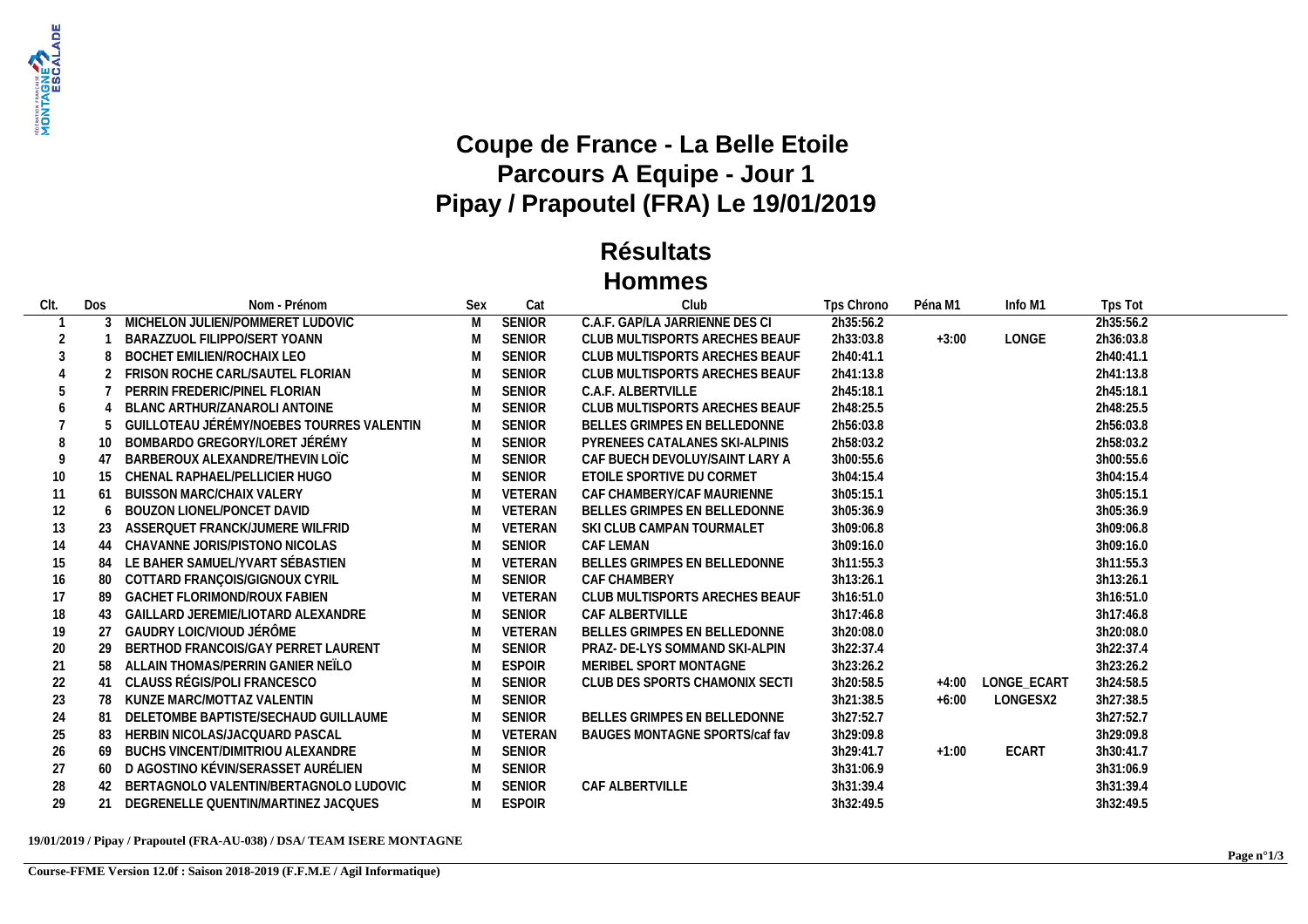| CTE. | Dos | Nom - Prénom                                   | Sex            | Cat           | Club                           | Tps Chrono | Péna M1  | Info M1     | Tps Tot   |
|------|-----|------------------------------------------------|----------------|---------------|--------------------------------|------------|----------|-------------|-----------|
| 30   | 18  | COSTAMAGNA CRISTIANO/IAVELLI GIANLUCA          | $\overline{M}$ | <b>SENIOR</b> |                                | 3h33:15.8  |          |             | 3h33:15.8 |
| 31   |     | 79 GALLAY ARNAUD/POLLET VILLARD THIBAULT       | M              | <b>SENIOR</b> | CLUB DES SPORTS LA CLUSAZ      | 3h03:50.4  | $+30:00$ | CRAMPONS    | 3h33:50.4 |
| 32   |     | 17 CUSIN FRANCOIS/NEGRO SÉBASTIEN              | M              | <b>SENIOR</b> |                                | 3h33:53.5  |          |             | 3h33:53.5 |
| 33   | 45  | MIARD JULIEN/PUECH GHYSLAIN                    | M              | SENIOR        |                                | 3h34:47.5  |          |             | 3h34:47.5 |
| 34   |     | 75 CHABERT STÉPHEN/THIBIAS KARL                | M              | SENIOR        | C.S.A. 27ème B.C.A. Montagne E | 3h35:42.3  |          |             | 3h35:42.3 |
| 35   | 92  | BOULANGER THOMAS/TERIBAT FABIEN                | M              | SENIOR        | MONTAGNE CLUB VESUBIEN ITGA    | 3h26:15.2  | $+10:00$ | SONDE NC    | 3h36:15.2 |
| 36   |     | 50 FROMAGET PIERRE/PEPIN JEROME                | M              | SENIOR        | BELLES GRIMPES EN BELLEDONNE   | 3h36:15.8  |          |             | 3h36:15.8 |
| 37   |     | 55 DELATTRE BENJAMIN/ROQUEBRUN ADRIEN          | M              | SENIOR        |                                | 3h36:30.3  |          |             | 3h36:30.3 |
| 38   | 11  | JEAN AUBIN/MONIER QUENTIN                      | M              | SENIOR        | ASSOCIATION SKI MONTAGNE       | 3h37:51.2  |          |             | 3h37:51.2 |
| 39   |     | 48 HENRI SÉBASTIEN/MONCANY JONATHAN            | M              | <b>SENIOR</b> | TEAM ECRINS HAUTES ALPES       | 3h38:00.6  |          |             | 3h38:00.6 |
| 40   | 63  | BERNIER MICH/SCOGNAMILLO STEPHANE              | M              | VETERAN       | TEAM ISERE MONTAGNE            | 3h39:21.7  |          |             | 3h39:21.7 |
| 41   |     | 86 BETRISEY MATHIAS/HARTMANN NICOLAS           | M              | <b>SENIOR</b> |                                | 3h33:28.9  | $+6:00$  | LONGESX2    | 3h39:28.9 |
| 42   |     | 20 MOUGIN STÉPHANE/RENAUD CHRISTOPHE           | M              | VETERAN       | DSA/TEAM ISERE MONTAGNE        | 3h39:29.2  |          |             | 3h39:29.2 |
| 43   |     | 25 BURETTE PAUL/FLORES GARCIA JÉRÉMIE          | M              | <b>SENIOR</b> |                                | 3h42:49.4  |          |             | 3h42:49.4 |
| 44   |     | 16 MOUCHART MATTHIAS/MOUCHART THIBAULT         | M              | SENIOR        |                                | 3h44:54.2  |          |             | 3h44:54.2 |
| 45   |     | 72 CATTIER CHRISTOPHE/EYMARD SÉBASTIEN         | M              | VETERAN       | GIERES ESCALADE/DSA            | 3h36:54.2  | $+10:00$ | SONDE NC    | 3h46:54.2 |
| 46   |     | 64 ARNAUD ANTHONY/KISEL MATTHIEU               | M              | <b>SENIOR</b> | BELLES GRIMPES EN BELLEDONNE   | 3h46:54.5  |          |             | 3h46:54.5 |
| 47   | 82  | LECLERE FREDDY/TOMAS VERA ALPHONSE             | M              | VETERAN       | TEAM ISERE MONTAGNE            | 3h48:38.2  |          |             | 3h48:38.2 |
| 48   |     | 26 ENCRENAZ BAPTISTE/GOSSELIN JEFF             | M              | SENIOR        | CLUB MULTISPORTS ARECHES BEAUF | 3h38:58.8  | $+10:00$ | SONDE NC    | 3h48:58.8 |
| 49   | 85  | BOISTE SÉBASTIEN/CLARET CYRILLE                | M              | VETERAN       | MERIBEL SPORT MONTAGNE         | 3h55:01.3  |          |             | 3h55:01.3 |
| 50   |     | 73 ANTELME OLIVIER/CAVAZZANA CHRISTOPHE        | M              | SENIOR        | CLUB DES SPORTS DE TIGNES      | 3h55:31.2  |          |             | 3h55:31.2 |
| 51   |     | 66 CONSTANT FREDERIC/PELONG BRUNO              | M              | VETERAN       | CAF ALBERTVILLE                | 3h46:05.8  | $+10:00$ | SONDE NC    | 3h56:05.8 |
| 52   |     | 22 BESSON RICHARD/MEYNET PHILIPPE              | M              | VETERAN       |                                | 3h56:16.3  |          |             | 3h56:16.3 |
| 53   |     | 14 MATHIEU AURÉLIEN/QUILLERY ARNAUD            | M              | SENIOR        | <b>DSA</b>                     | 3h57:40.8  |          |             | 3h57:40.8 |
| 54   |     | 19 GAY ROMAIN/CHATELAIN-CADET BRICE            | M              | SENIOR        | MERIBEL SPORT MONTAGNE         | 3h48:01.8  | $+10:00$ | SONDE NC    | 3h58:01.8 |
| 55   |     | 70 PELTIER FABIEN/SIGALAS OLIVIER              | M              | VETERAN       | <b>DSA/CAF ALBERTVILLE</b>     | 3h58:41.9  |          |             | 3h58:41.9 |
| 56   |     | 62 ALLAMANNO WILLIAM/PROUST CHRISTOPHER        | M              | VETERAN       | LA JARRIENNE DES CIMES MAURIEN | 4h01:23.3  |          |             | 4h01:23.3 |
| 57   |     | 40 BIDOLI RÉMI/BLOCIER ERWAN                   | M              | <b>SENIOR</b> | BELLES GRIMPES EN BELLEDONNE   | 4h02:39.4  |          |             | 4h02:39.4 |
| 58   | 91  | BERCHET DAMIEN/PARENTHOUX NICOLAS              | M              | SENIOR        | PRAZ- DE-LYS SOMMAND SKI-ALPIN | 4h02:57.5  |          |             | 4h02:57.5 |
| 59   | 31  | DESCHAMPS LOIC/LEJOSNE PIERRE                  | M              | <b>SENIOR</b> | C.A.F. FAVERGES COMP           | 4h04:20.2  |          |             | 4h04:20.2 |
| 60   | 49  | BASTARD JACQUES/COSTA DIDIER                   | M              | VETERAN       | PRAZ- DE-LYS SOMMAND SKI-ALPIN | 4h04:53.2  |          |             | 4h04:53.2 |
| 61   | 51  | COHADON FABIEN/DHONNEUR SYLVAIN                | M              | SENIOR        |                                | 4h05:05.0  |          |             | 4h05:05.0 |
| 62   |     | 74 ALEXANDRE BÉRENGER/LEJEUNE SÉBASTIEN        | M              | SENIOR        | SECTION MONTAGNE SALOMON       | 3h56:31.6  | $+10:00$ | SONDE NC    | 4h06:31.6 |
| 63   |     | 36 BROUSSE PIERRE-HENRY/BUISSON VINCENT        | M              | SENIOR        | TEAM ISERE MONTAGNE            | 3h57:19.3  | $+10:00$ | SONDE NC    | 4h07:19.3 |
| 64   |     | 53 CALEGARI FLORENT/HERRERA BRUNO              | M              | SENIOR        | <b>GRIMP'TOUT</b>              | 4h08:15.2  |          |             | 4h08:15.2 |
| 65   |     | 34 HERAND OLIVIER/RIOU FRANCOIS                | M              | SENIOR        | TEAM ALPI MERCANTOUR           | 3h36:11.4  | $+35:00$ | LONGENC/CRA | 4h11:11.4 |
| 66   |     | 77 ERENA DANI/SERRAINAT JEP                    | M              | <b>SENIOR</b> |                                | 4h05:39.1  | $+6:00$  | LONGEX2     | 4h11:39.1 |
| 67   |     | 76 DOMENGET GUILLAUME/GURRET LIONEL            | M              | <b>SENIOR</b> | GIERES ESCALADE/MERIBEL SPORT  | 4h03:11.7  | $+10:00$ | SONDE NC    | 4h13:11.7 |
| 68   |     | 12 AUBONNET CHRISTOPHE/PLACAIS FRANÇOIS XAVIER | M              | SENIOR        | CAF CHAMBERY                   | 4h13:22.8  |          |             | 4h13:22.8 |
|      |     |                                                |                |               |                                |            |          |             |           |

## **19/01/2019 / Pipay / Prapoutel (FRA-AU-038) / DSA/ TEAM ISERE MONTAGNE**